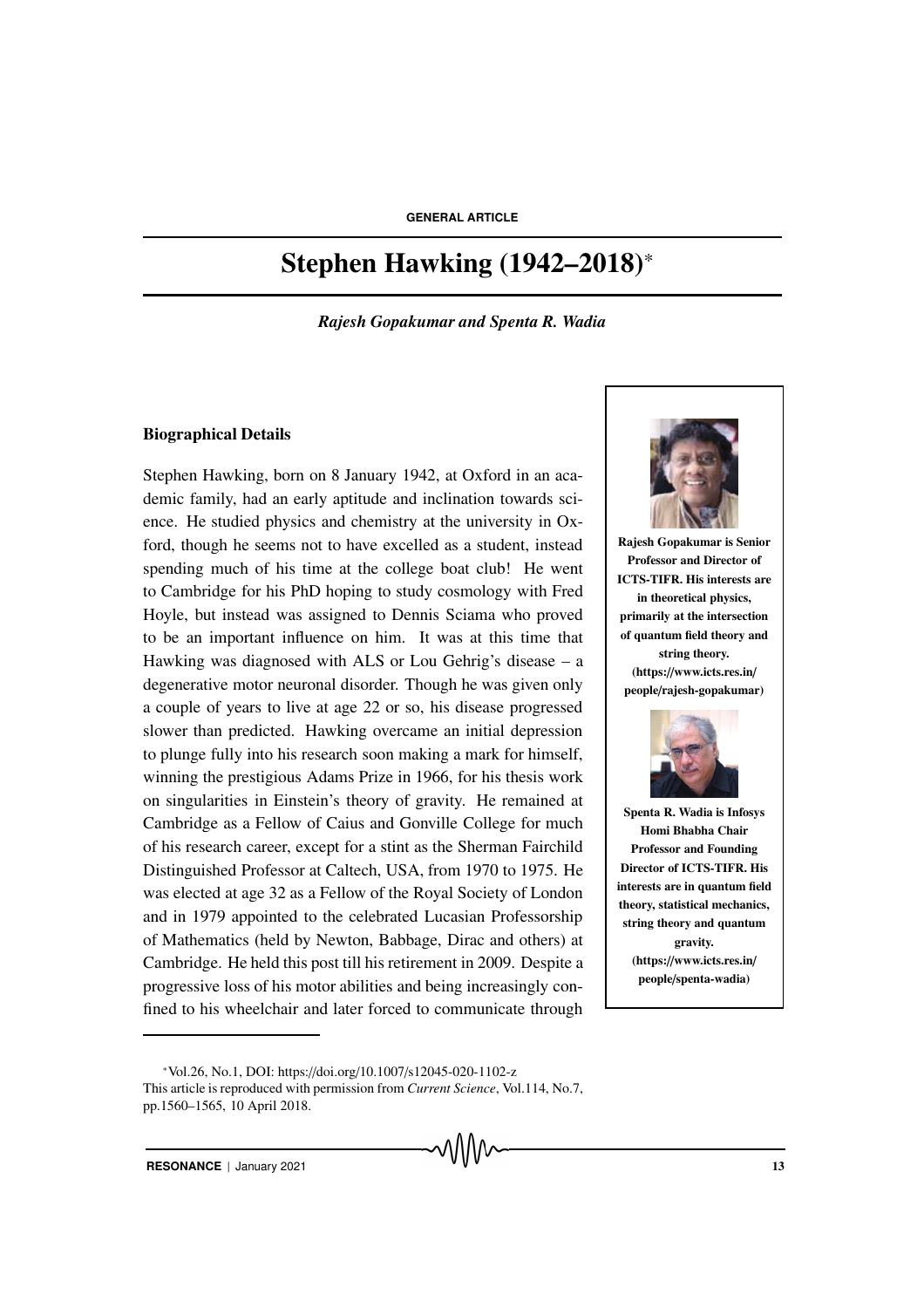

Black holes,space-time, quantum gravity, string theory, microstates, Hawking radiation.

appear that there had been a grand and premeditated design to address the outstanding problems concerning the origin and evolution of the universe. But it was not really like that. I did not have a master plan; rather I followed my nose and did whatever looked interesting and possible at the time.

–Stephen Hawking

**Keywords** a voice synthesizer, he maintained a remarkably productive scientific career which continued with research publications almost till a few months before his demise on 14 March 2018.

Below we first sketch the important scientific contributions by Hawking, hoping to convey to a broad scientific audience the With hindsight, it might pathbreaking nature of his discoveries. We also maintain that a fuller understanding of his scientific legacy and in particular, the lasting impact of his work is best brought out by placing it in the broader context of current research on some of the questions that were at the heart of Hawking's quest.

#### Major Scientific Contributions

In a foreword in 1993, to a collection of his papers, Hawking [1] writes 'With hindsight, it might appear that there had been a grand and premeditated design to address the outstanding problems concerning the origin and evolution of the universe. But it was not really like that. I did not have a master plan; rather I

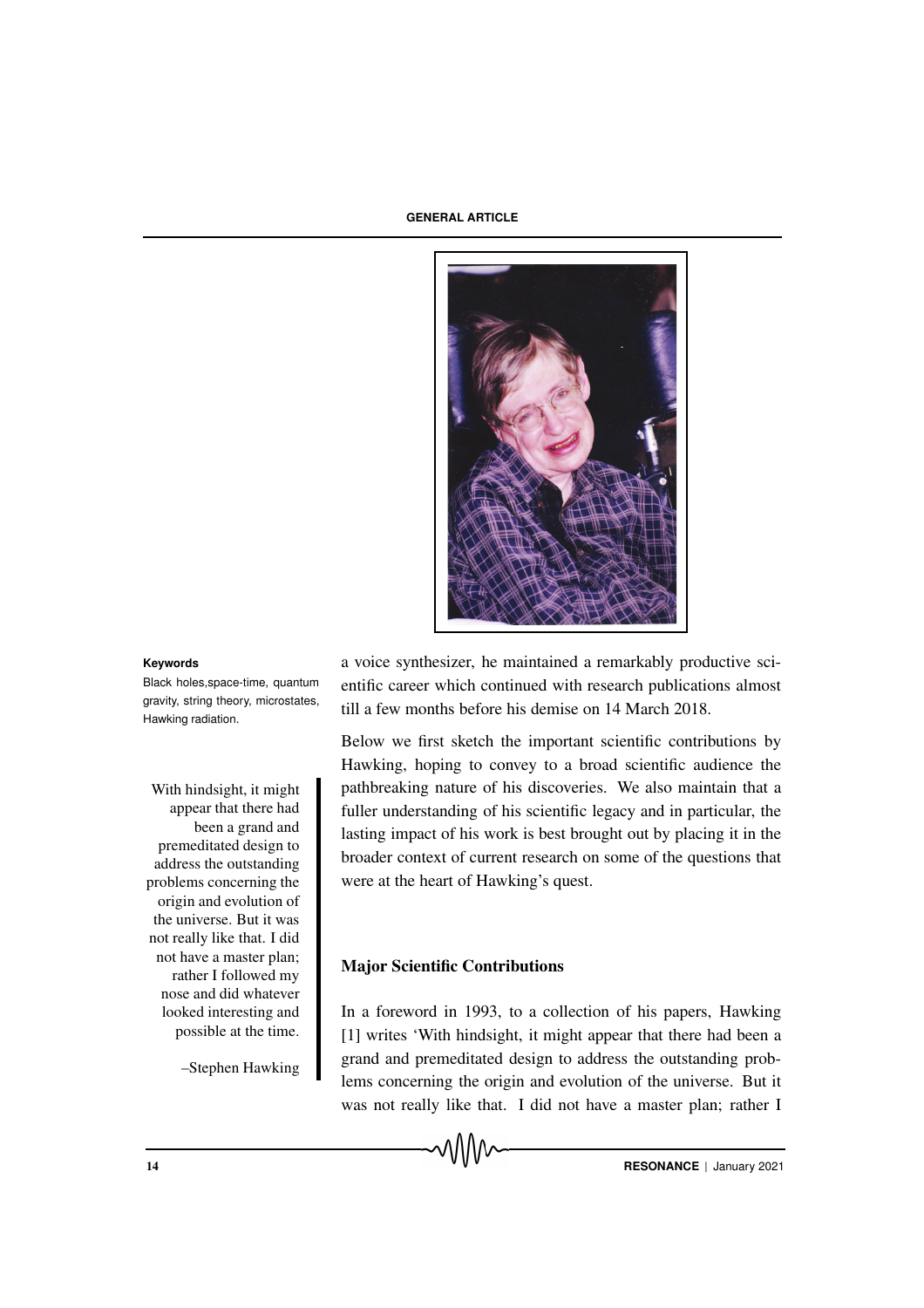followed my nose and did whatever looked interesting and possible at the time.' However, it is striking to see the coherence of ideas as well as steady progression of thinking in Hawking's work. Scientifically, the most productive period of his life was from the late sixties through the mid-late eighties, peaking with the remarkable discoveries of the mid-seventies that he is most celebrated for. In this section, we trace this trajectory with broad brushstrokes. It begins with his fundamental work on singularities in the classical Einstein's theory of general relativity in the sixties. This leads to pioneering work on general properties of black holes, at first in the classical theory, but eventually incorporating quantum effects and raising the conundrums that have not been fully resolved to this day. Realizing that these effects might also be present in the early universe led to insights on how these small fluctuations are eventually responsible for structure formation at the largest scales. This, in turn, led to wrestling with the really difficult problems of quantum gravity, i.e. the quantum fluctuations of space–time itself. The striking proposals on the wave function of the universe and related approaches to avoiding the singularities associated with the big bang, while incomplete in themselves, ultimately may well be embedded in a full-fledged understanding of quantum cosmology.

#### *The singularity theorems*

Many of the known (and physically interesting) exact gravita- Many of the known exact tional solutions of the Einstein equations possess what is known as a singularity. This is a region of space–time beyond which it cannot be continued because the curvature (which is a measure of the strength of the gravitational field) goes to infinity or 'blows up'. Associated physical quantities like density and pressure also blow up. This is also a signal of the breakdown of predictability of the classical Einsteinian description. The solutions which exhibit such behaviour include the Robertson–Walker metric for describing the expanding universe, the Schwarzschild and Kerr solutions for describing spherically symmetric and rotating black holes respectively, etc. In the sixties there was a dominant school

gravitational solutions of the Einstein equations possess what is known as a singularity. This is a region of space–time beyond which it cannot be continued because the curvature goes to infinity or 'blows up'.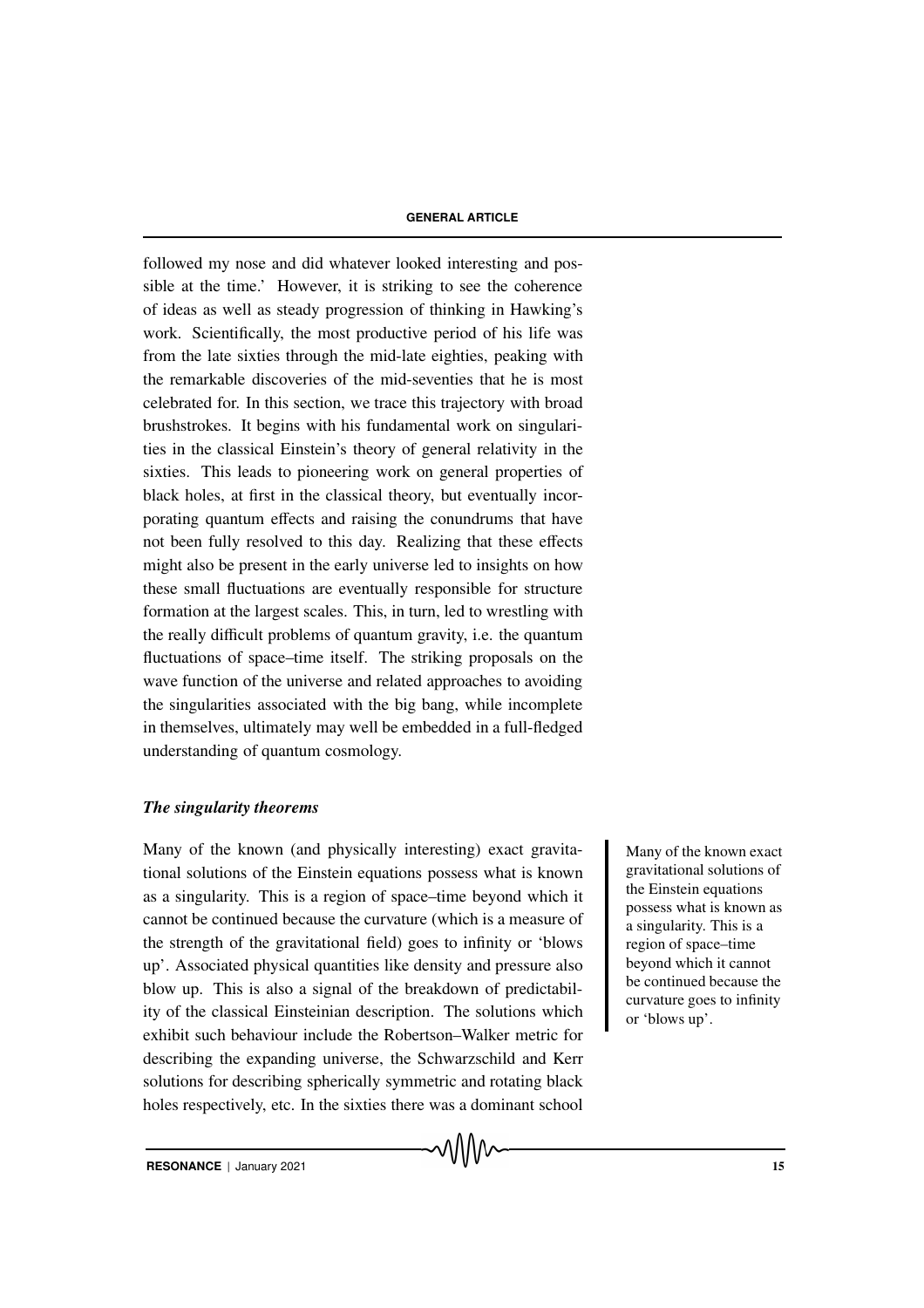of thinking which felt these singularities were artifacts of highly symmetric solutions which would not be present in more generic, realistic cases. However, in a series of papers, Roger Penrose, employing novel mathematical techniques began to question this dogma at least in the context of black holes formed from collapsing matter. Hawking (together with George Ellis, initially) tried to adapt these to the cosmological setting.

The work culminated in a general result by Hawking and Penrose (1970), who showed, under very general conditions, that singularities are unavoidable (in either the past or the future) in solutions of Einstein equations. A crucial role in the proof was played by the Raychaudhuri equation, derived more than a decade earlier, which demonstrated the focusing effect of gravity on matter which made the formation of singularities inevitable. The use of a local energy condition capturing the positivity of matter energy density showed that the essentially attractive nature of gravitation was ultimately what was responsible. The generality of the Hawking–Penrose result helped to not only settle the controversy on singularities, but also highlighted the power of the new techniques of global analysis that were brought to bear. These continue to play an influential role in classical general relativity and the textbook by Hawking and Ellis which approached the subject from this point of view is now a classic.

### *Classical properties of black holes*

Given the generic nature of black holes and since tools were available to address their general behaviour, Hawking next turned his attention to them. The focus, however, shifted from the singularity to the event horizon. The event horizon is one of the most enigmatic and perhaps (at least, in the popular imagination) defining feature of a black hole. It is the region of space–time which typically cloaks the black hole singularity and is entirely shielded from an external observer. This is because even light rays are subject to the strongly focusing gravitational field within the event horizon and cannot escape outside. By bringing his powerful techniques to bear on the nature of the event horizon, Hawking

Hawking–Penrose result helped to not only settle the controversy on singularities, but also highlighted the power of the new techniques of global analysis that were brought to bear. These continue to play an influential role in classical general relativity and the textbook by Hawking and Ellis which approached the subject from this point of view is now a classic.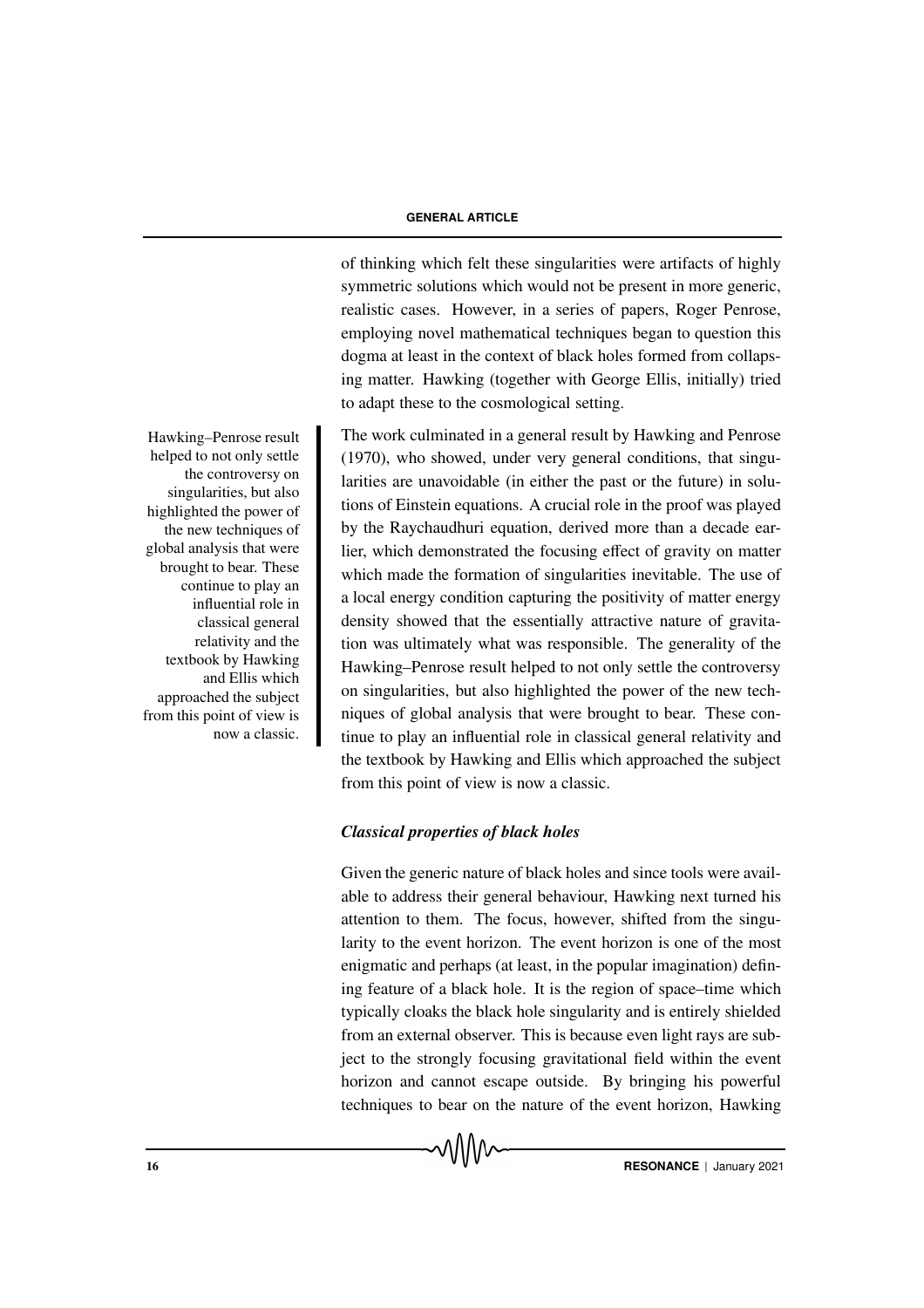was able to prove a number of results, striking in their generality. He could show that in four space–time dimensions, the twodimensional surface which defines the event horizon at any given slice of time always has the topology of a sphere. He was further able to show that the area of this surface, no matter how complicated, must always increase (with time) if the matter obeyed the positivity of energy conditions mentioned above. This is what is often referred to as the area theorem. As we will see, this will play a central role in the developments to follow. Incidentally, Hawking also has a paper from that time in which he uses this theorem to put an upper limit on the efficiency of conversion of mass into gravitational radiation. Thus, when two nonrotating black holes collide, the efficiency is  $(1 - \frac{1}{\sqrt{2}})$  or about 30%. In the light of the recently measured collision of black holes by the LIGO instrument, this is no longer such an abstract theoretical calculation (the observed efficiency was only about 5%)!

He also made an important contribution to the so called 'no hair Hawking also made an theorem', building on earlier work of Werner Israel and Brandon Carter. This aimed to show that a black hole (in four-dimensional space–time) is completely characterized by its mass, charge and angular momentum (and not by more detailed characteristics of the kind of matter that went into forming it, for instance). Hawking's result here on axisymmetric solutions being given by the Kerr metric helped, together with later work by David Robinson, to firm up this statement.

However, it was the area theorem which led Hawking, in work with Jim Bardeen and Carter, to further formulate the 'four laws of black hole mechanics' in analogy with the four laws of thermodynamics. The area theorem was the analogue, in this work, of the second law of thermodynamics, whereby entropy monotonically increases. Nevertheless, there was also a first law which in analogy with the thermodynamic law  $\Delta E = T \Delta S$  (in its simplest form without additional potentials and work terms) reads as

important contribution to the so called 'no hair theorem', building on the earlier work of Werner Israel and Brandon Carter. This aimed to show that a black hole (in four-dimensional space–time) is completely characterized by its mass, charge and angular momentum.

 $\Delta M = \kappa \Delta A$ . (1)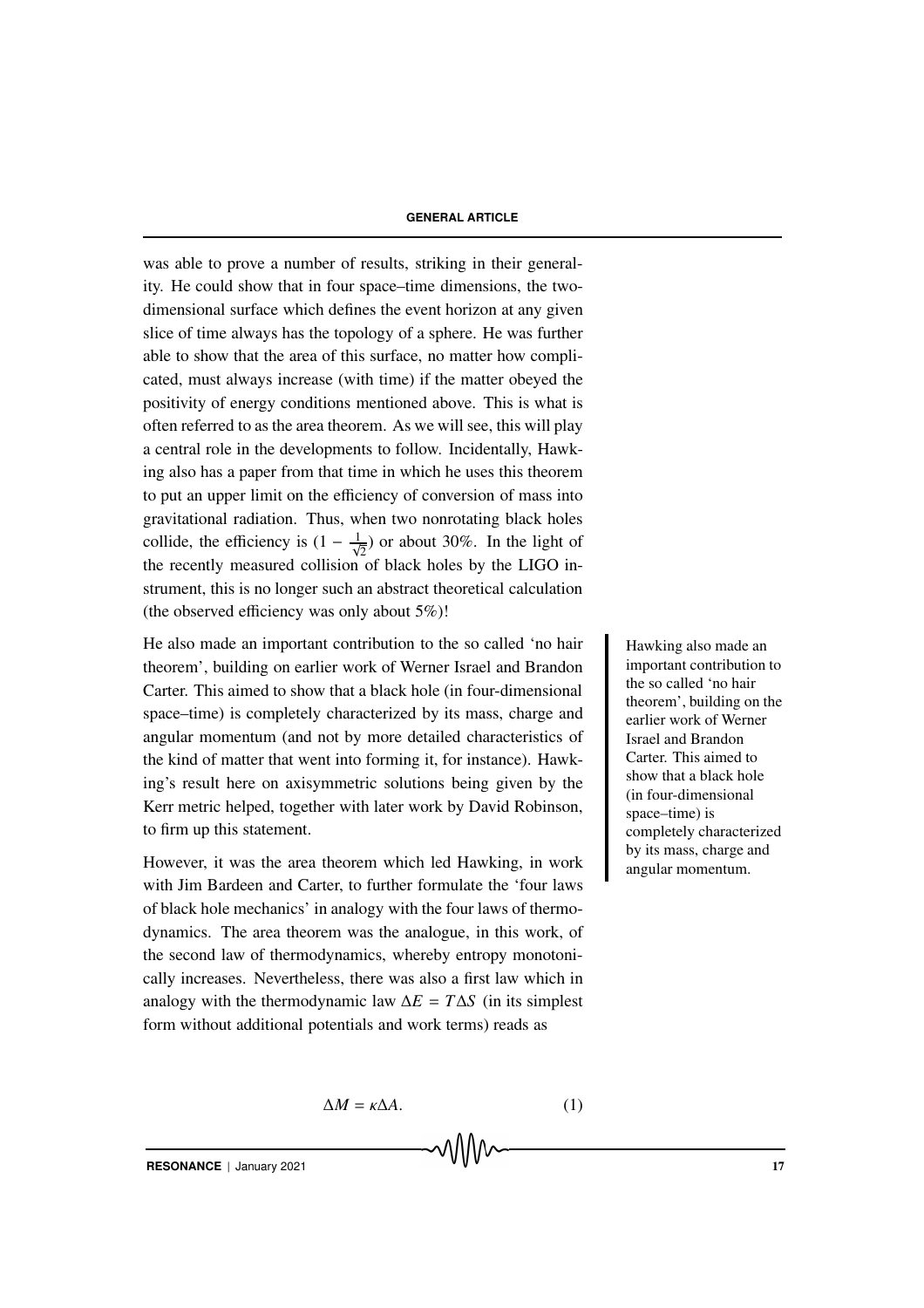Here, *M* is the mass of the black hole and *A* is the horizon area.

Here the mass of the black hole played the role of thermodynamic energy, while the surface gravity  $\kappa$  (measuring the acceleration due to gravity at the horizon of the black hole) played the role of temperature *T* (in addition to the area being like the entropy, as observed earlier. There is a straightforward generalization to include additional work terms.). Moreover,  $\kappa$  was constant over the entire horizon and this was like in the zeroth law of thermodynamics, where temperature is a constant at equilibrium. Finally, there was an analogue of the third law in that it is apparently impossible to reduce  $\kappa$  to zero for a black hole through a finite sequence of processes. However, in their paper Hawking and collaborators stressed that this was only an analogy and that the actual temperature of a black hole was zero since it could absorb radiation but not emit anything.

# *Quantum properties of black holes*

Jakob Bekenstein, on the other hand, took seriously the observation that black holes can apparently violate the second law of thermodynamics, since one can throw a cup of hot tea into the black hole and its entropy disappears from the rest of the universe, while the black hole being a unique object (the 'no hair theorem') cannot carry any entropy (either before or after the cup Taking inspiration from of tea was thrown into it). Taking inspiration from the Hawking area theorem, Bekenstein proposed that black holes do have a thermodynamic entropy proportional to the area. He proposed a generalized second law of thermodynamics in which the total entropy, namely the usual thermodynamic entropy external to black holes together with the entropy assigned to them, is always nondecreasing. However, Bekenstein did not have any reliable approach to fix the constant of proportionality to the area.

> Bekenstein's proposal was strenuously opposed by Hawking, since assigning an entropy meant black holes could also have a temperature and this was classically impossible as they could not emit radiation but only absorb it. During a Moscow visit in 1973,

the Hawking area theorem, Bekenstein proposed that black holes do have a thermodynamic entropy proportional to the area.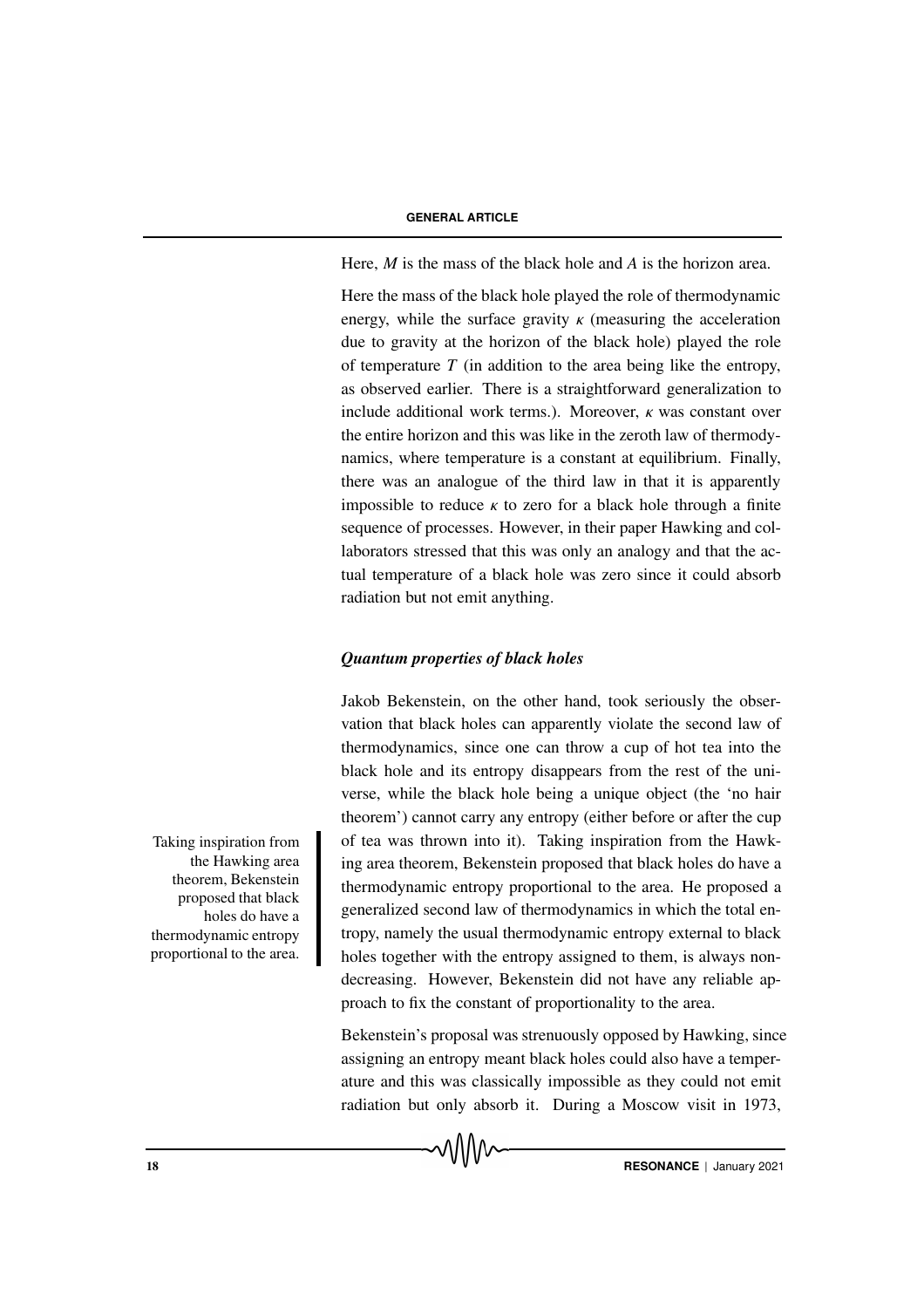Hawking was influenced by the Soviet astrophysicists, Ya. Zeldovich and Alexei Starobinsky, who had described a classical phenomenon called superradiance from rotating black holes, and heuristically argued from the uncertainty principle for a similar quantum phenomenon. He attempted to rigorously incorporate quantum effects in the background of a rotating black hole. To his surprise he found a nontrivial spectrum of radiation even for a non-rotating (Schwarzschild) black hole. Moreover, the spectrum was exactly thermal (with a Planckian distribution of the frequencies) with a temperature – the Hawking temperature

$$
T_H = \frac{\hbar c^3}{8\pi G_\text{N} M k_\text{B}}.\tag{2}
$$

Here *M* is the mass of the black hole and the rest are fundamental constants such as the speed of light (*c*), Planck's constant  $(\hbar)$ , Boltzmann's constant  $(k_B)$  and Newton's constant of gravitation  $(G_N)$ . This formula for temperature was proportional to  $\kappa(\propto \frac{1}{G_N})$  $\frac{1}{G_N M}$ ), as foreshadowed by the laws of black hole mechanics, but fixed the constant of proportionality in terms of the Planck's constant. Thus, it demonstrates the intrinsically quantum nature of the phenomenon.

This immediately led, through the second law of black hole mechanics, to the constant of proportionality in the entropy formula of Bekenstein to be fixed – to be what is now called the Bekenstein–Hawking formula

$$
S_{\text{BH}} = k_{\text{B}} \frac{Ac^3}{4G_{\text{N}}\hbar}.
$$
 (3)

Thus Hawking showed that Bekenstein's proposal did make sense if quantum effects were taken into account. Classically, a black hole appears to be featureless and black, but it actually has a quantum mechanical entropy and a resultant blackbody spectrum of radiation. This underscores the centrality of quantum mechanics in deciphering the nature of black holes. Hawking's calculation

**RESONANCE** | January 2021 19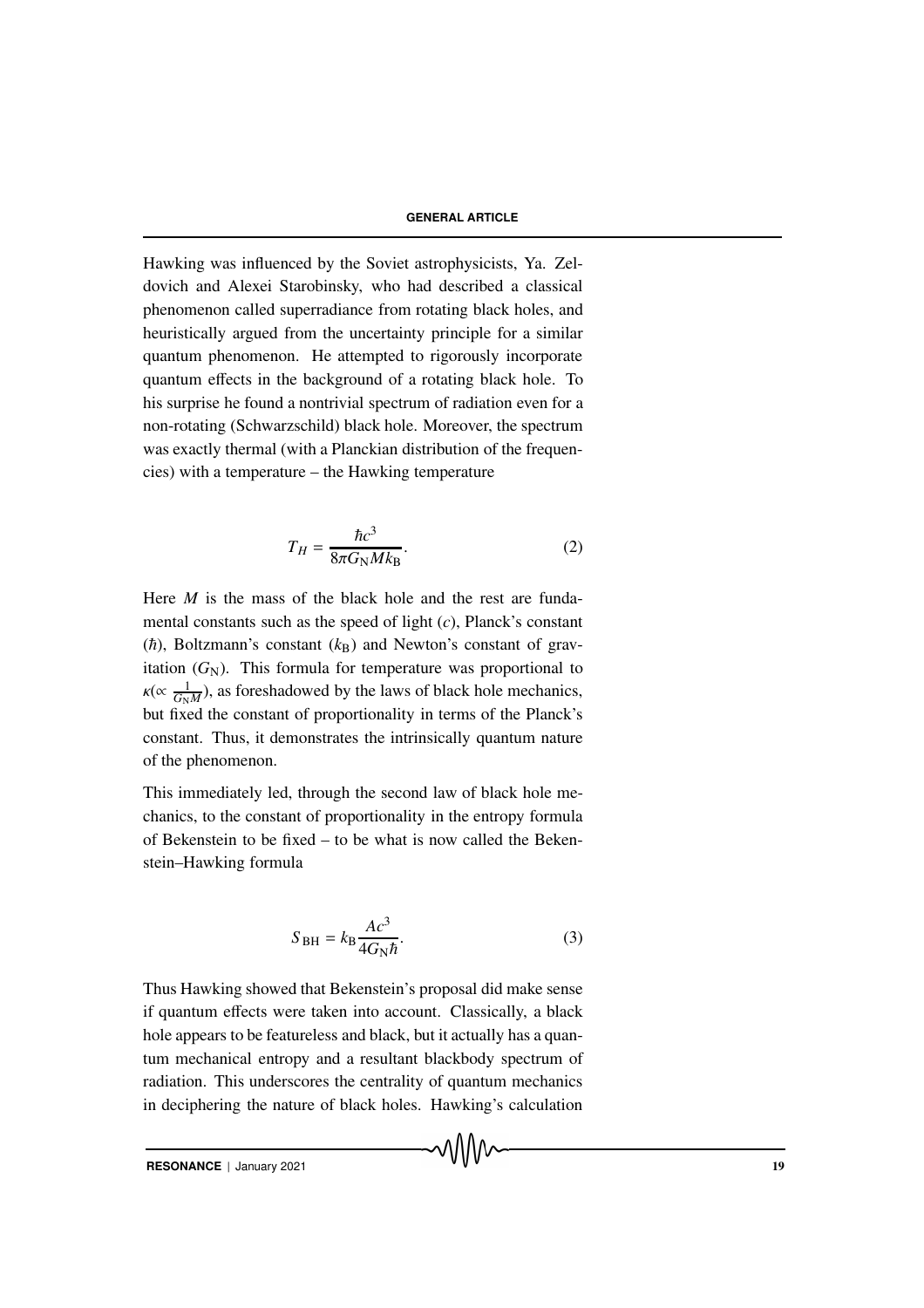opened a portal onto the quantum behaviour of gravity. We flesh out the significance and further developments of this crucial insight in the following section since it also played an important role in the evolution of Hawking's thinking.

Hawking realized that Shortly thereafter, Hawking realized that the perfectly thermal nature of black-hole radiation also created further tension in the ability to have a consistent quantum description of black holes. His observation was based on the fact that in quantum mechanics a state with a thermal density of radiation is a mixed state (or density matrix) as opposed to a pure state. However, the unitary time evolution of quantum mechanics (which is central to ensuring that the sum of all quantum probabilities add up to one) prevents pure states from evolving into density matrices. There arises then a paradox of how a black hole, which can be formed from the collapse of matter prepared in a pure state, can evolve into a thermally radiating object. In fact, eventually a black hole can completely evaporate leaving only the radiation behind. This puzzle is called the 'information paradox' and continues to be actively debated to the present day.

### *Quantum e*ff*ects in cosmological space–times*

Hawking, together with Gary Gibbons, realized in 1977 that certain cosmological space–times which have an exponentially accelerated expansion (known as de Sitter (dS) space–times) also exhibit features similar to the thermodynamics of black holes. The important similarity to the black hole case is the presence of an event horizon, now associated to a given observer. An observer in a dS space–time is only able to see a part of it even if she waits infinitely long, since the enormous acceleration takes regions of space–time out of causal contact with her. What Gibbons and Hawking realized was that such a cosmological event horizon can be assigned an effective Hawking temperature (directly proportional to the surface gravity  $\kappa$  and  $\hbar$  as before) as well as an entropy proportional to the area of the two-dimensional surface (with the same constant of proportionality as in the black hole case). This area is inversely proportional the value of the

the perfectly thermal nature of black-hole radiation also created further tension in the ability to have a consistent quantum description of black holes. His observation was based on the fact that in quantum mechanics a state with a thermal density of radiation is a mixed state (or density matrix) as opposed to a pure state.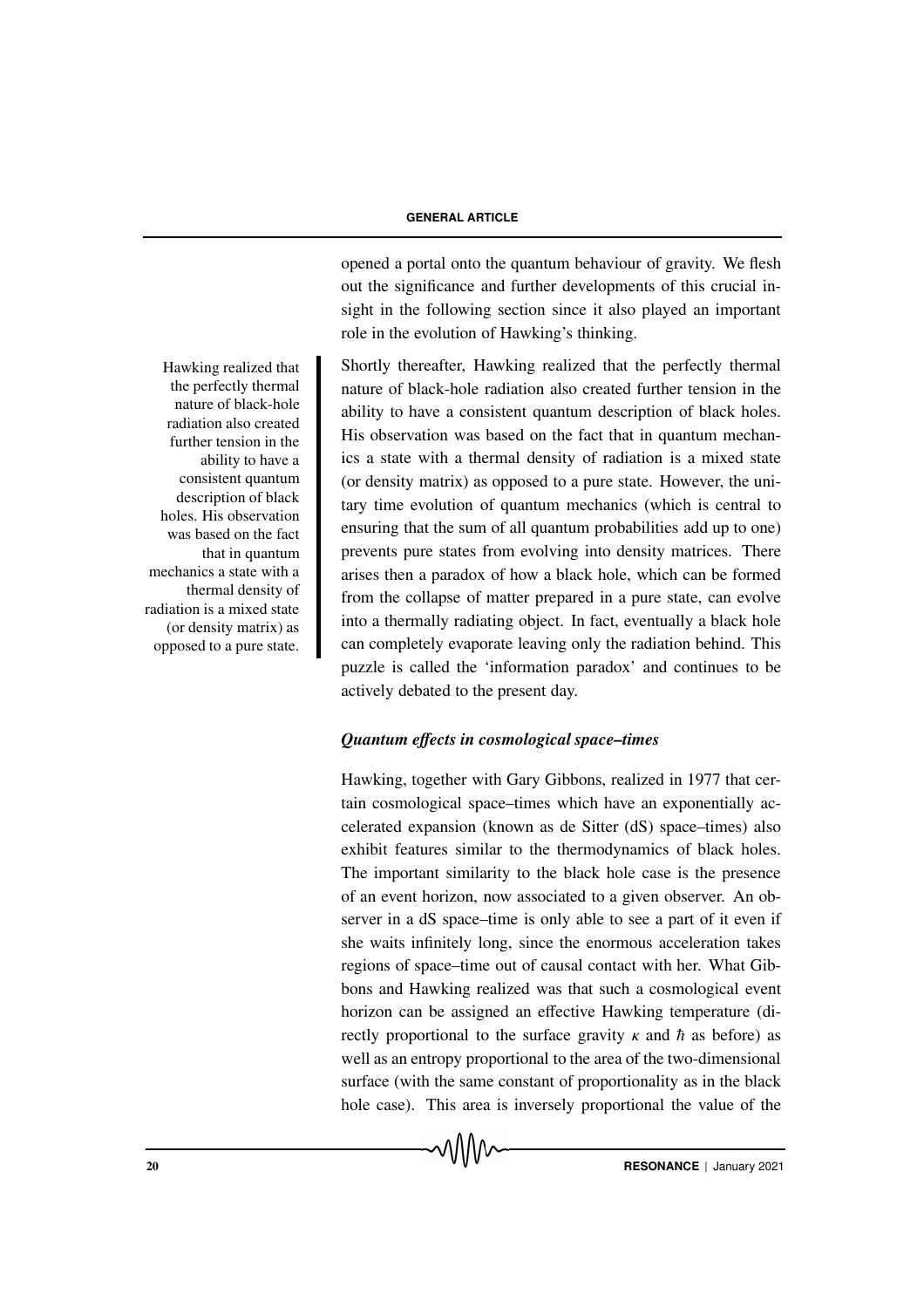cosmological constant parameter Λ. This cosmological entropy can be viewed as a measure of the ignorance of the observer to the degrees of freedom beyond her horizon.

When these ideas were put forward, dS space–time was more of a historical toy example of a cosmological space–time. It is rather remarkable that 40 years later, dS space–time is central to modern cosmology. With the discovery of a dark energy component and current-day acceleration, the universe is expected to approach dS space–time in the future as galaxies dilute away in the expansion. Moreover, the initial phase of the universe is believed to have had a period of exponential expansion known as inflation, whose signals have been measured in the tiny anisotropies of the cosmic microwave background radiation that bathes us all. Thus there is good reason to believe that the very early universe was also described by a dS space–time.

Thus when inflation was proposed in the early 1980s, Hawking was one of the first (together with Vyatcheslav Mukhanov and others) to realize that quantum fluctuations in dS space–time could be important. He realized that the scalar field which was believed to drive the inflationary expansion could give rise to quantum fluctuations that would give the right level of inhomogeneity to be the origin of all the large-scale structures we observe today in the clustering of galaxies.

#### *Towards a quantum understanding of gravity*

The problem of addressing the quantum fluctuations of the gravi-<br>Hawking tried to develop tational field, i.e. space–time itself, is a notoriously difficult one, as we briefly explain in the next section. Hawking tried to develop his own approach to this question in full realization that it was not complete or perhaps even fully consistent. The ideas proposed by him and his collaborators have nevertheless been influential. In some ways, Hawking was guided by the, then recent, successful application of non-perturbative techniques to studying quantum field theories, like non-Abelian theories (which are at the base of the standard model that describes all the forces of na-

√∖∧∧

his own approach to the problem of addressing the quantum fluctuations of the gravitational field, in full realization that it was not complete or perhaps even fully consistent.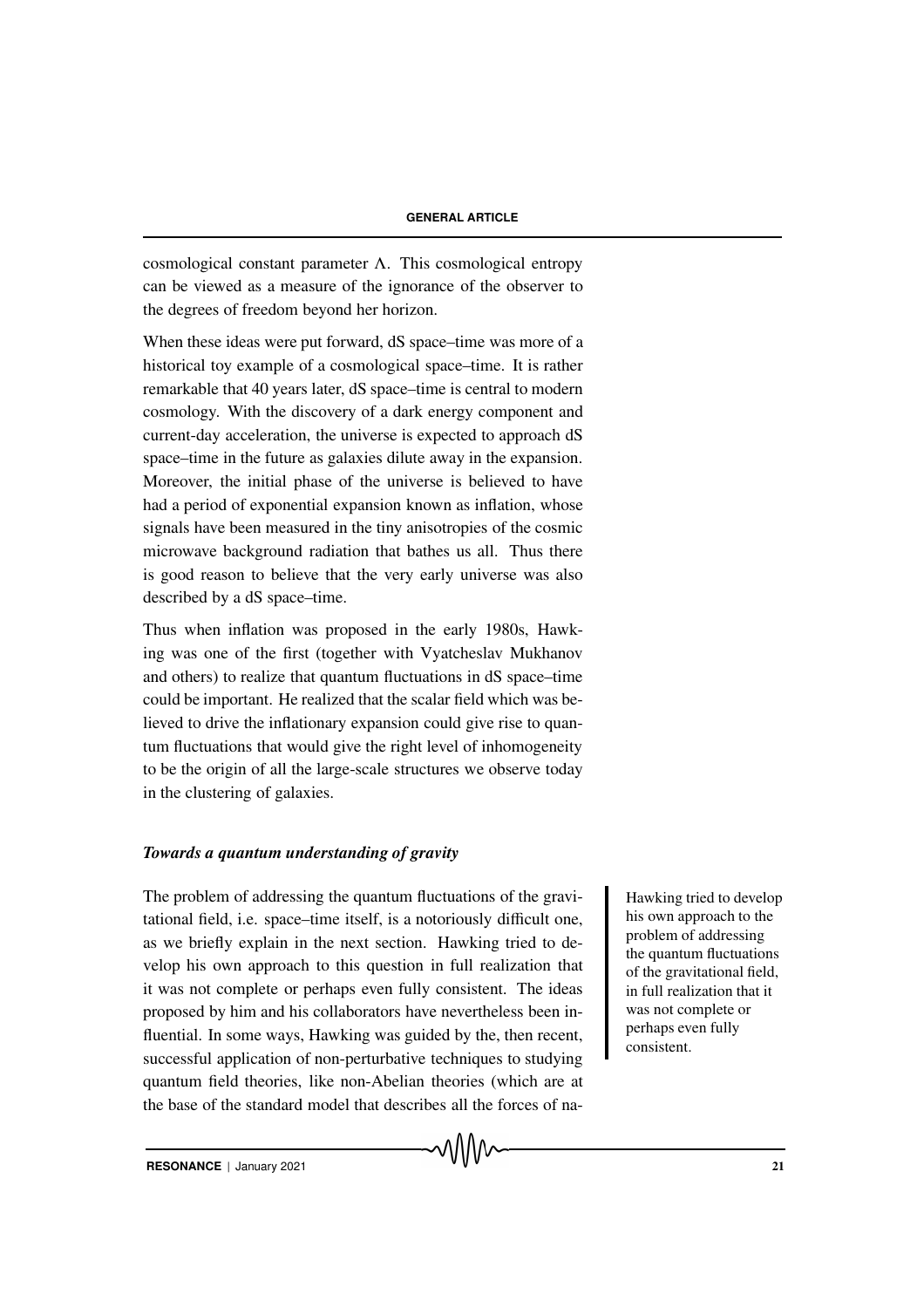ture other than gravity). This was based on the path integral or Feynman approach to quantum theory. Here one sums over all possible configurations ('paths'), each weighted by a phase factor  $e^{i\frac{s}{h}}$  where *S* is the so-called action of the configuration and  $\hbar$  is Planck's constant. Many of the nonperturbative effects in non-Abelian theories were uncovered by considering a so called 'Euclidean' theory in which time is taken to be imaginary and therefore the above weighting factor actually becomes  $e^{-\frac{s}{\hbar}}$ .

Hawking advocated a similar Euclidean approach to quantum gravity involving now a sum over all (Euclidean signature) metric configurations. One of the intentions was to bypass the issue of singularities that arises in the classical theory. To this end he made the 'noboundary' proposal with Jim Hartle, which essentially mentions that one should sum over all Euclidean configurations which are smooth at the putative singularity. In a sense, they were smoothly capping-off the geometries in the past – like replacing a conical tip by a spherical cap. This would lead to a particular 'wave function of the universe', which weights the various geometries at future times (now in Minkowski signature).

While their proposal was very original, the parallels between non-Abelian theory and gravity do not quite hold at the path integral level. Unlike non-Abelian theories, the action for gravitational configurations can take arbitrarily large negative values. This is associated with the overall size factor of the metric. It makes the sum over the configurations much less well-defined in gravity. Nevertheless the no-boundary proposal and similar ideas in quantum cosmology may have a role to play as a semi-classical approximation to a more fundamental description.

#### The Puzzles of Black Holes and Quantum Gravity

How has Hawking's work shaped the development of physics in the last several decades? We concentrate on some of the major themes. In particular, Hawking's work on the quantum aspects of black holes gave a quantitative target, for physicists trying to understand the quantum nature of gravity, to come up with a

Hawking advocated a Euclidean approach to quantum gravity involving now a sum over all (Euclidean signature) metric configurations. One of the intentions was to bypass the issue of singularities that arises in the classical theory. To this end he made the 'noboundary' proposal with Jim Hartle.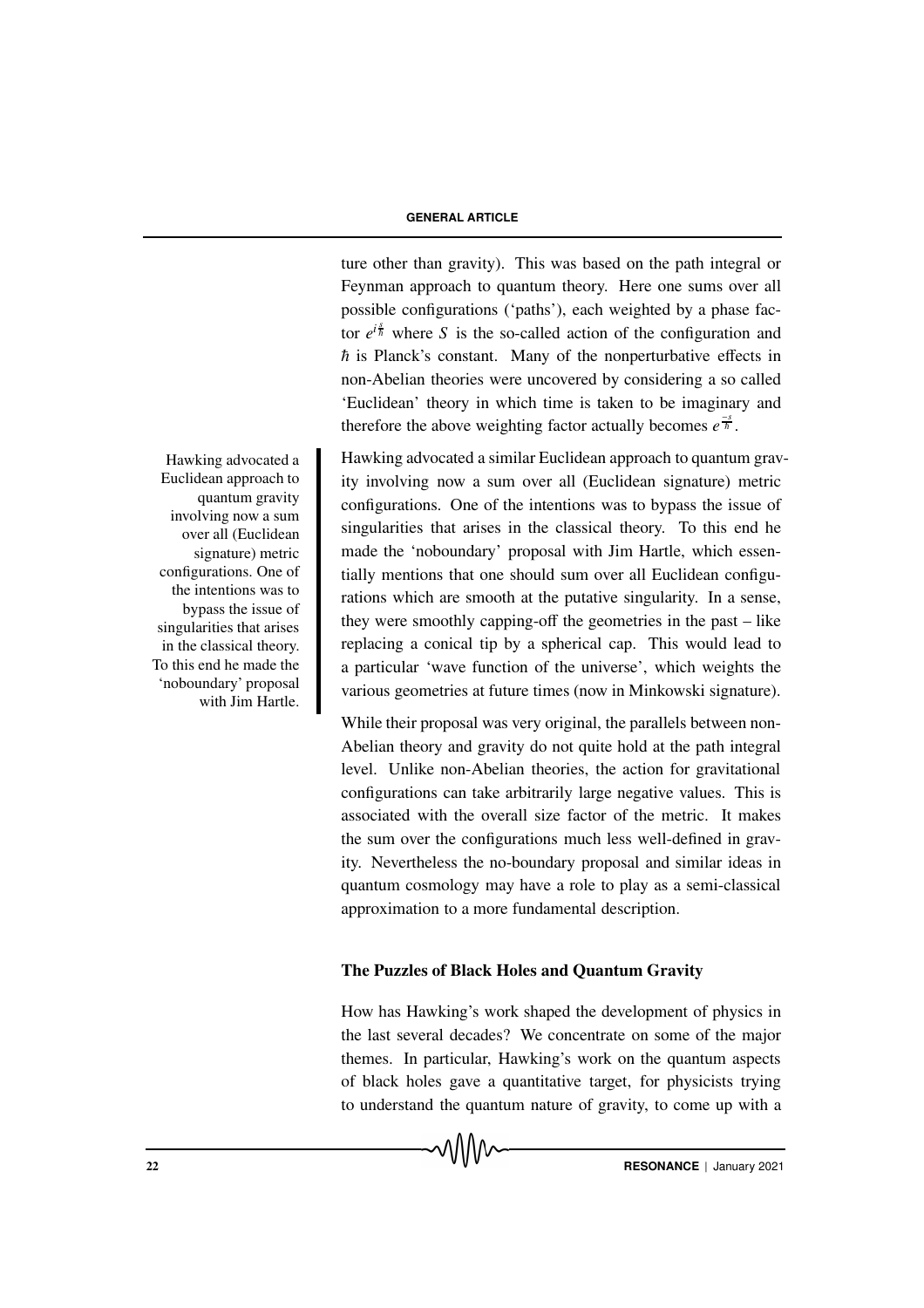complete and mathematically consistent theory which can microscopically account for the Bekenstein–Hawking entropy of black holes. This challenge had a profound impact on the development of string theory, a framework of theoretical physics that has many of the ingredients of being a quantum theory of gravity, and which has achieved a measure of success towards understanding the questions raised by Hawking's work.

#### *Quantum theory and Einstein gravity*

We have already discussed the inevitability of focusing singularities that indicate a breakdown of general relativity. In particular, the past singularity raises fundamental questions about the notion of space–time in the initial instants of the universe. How would these singularities be resolved in a quantum theory? This is a question which we are still far from definitively answering. We have also discussed his work on the relativistic quantum field theory in the presence of a black hole, which led to the notion of thermo-dynamic entropy for black holes and the 'information paradox'. In deriving both these results the gravitational field (i.e. the metric of space–time) was treated classically. However, a complete theory would also require a consistent quantum treatment of gravity as well. In fact, there can be no statistical mechanical accounting of the black-hole entropy without such a microscopic quantum description of gravity.

The programme to quantize gravity using the Einstein–Hilbert ac-<br>
The programme to tion as a starting point began in the early 1960s (see ref. 2 and references therein). Just as a photon is a quantum of the electromagnetic field, the graviton, a massless spintwo particle, was viewed as a quantum of the gravitational field. The strength of the emission and absorption of gravitons is characterized by the dimensionless ratio  $E/E_{pl}$ , where *E* is the typical energy of the gravitons and  $E_{pl} = (\hbar c^5 / G_N)^{\frac{1}{2}} \sim 10^{19}$  GeV. This indicates that at energies  $E \sim E_{pl}$  (Planck energy) or equivalently time intervals  $\delta t_{pl} \sim 10^{48}$  sec, quantum fluctuations of space–time are so large that the theory breaks down. Unlike the case of electromagnetism where quantum mechanics regulates the singular behaviour of the

quantize gravity using the Einstein–Hilbert action as a starting point began in the early 1960s.

**RESONANCE** | January 2021 23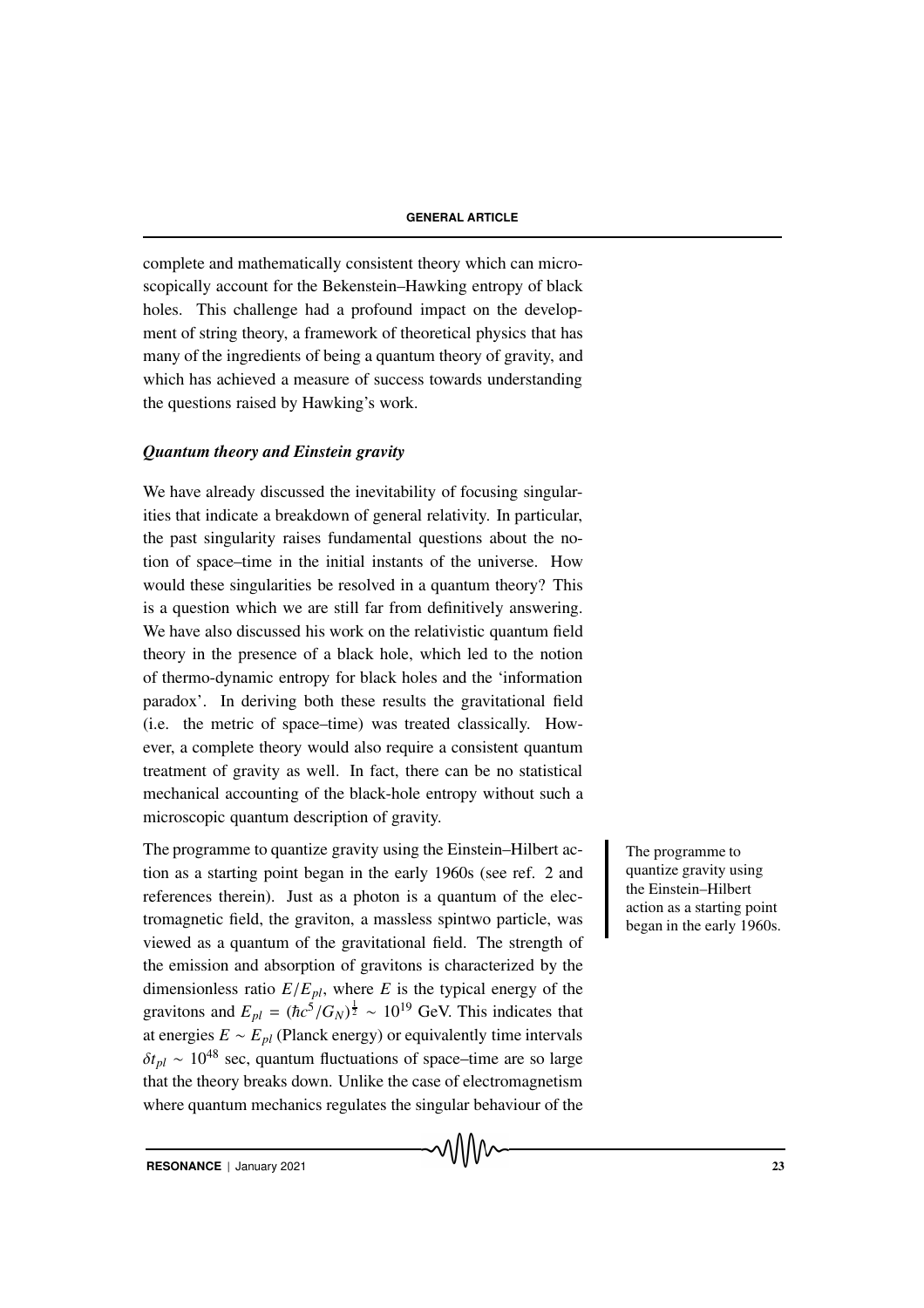1/*r* Coulomb potential, in gravity this does not happen. Furthermore, such a quantum field theoretic approach to gravity could not give the unusual area dependence (as opposed to an extensive volume dependence) of the black hole entropy on its size (as measured by the extent of the event horizon).

Thus, a simple-minded quantization of matter and gravity runs into seemingly insurmountable problems. The question then arises whether there is a more fundamental theory that is, (1) valid at  $E \sim E_{pl}$  and whose low energy ( $E/E_{pl} \ll 1$ ) limit is Einstein's theory, and (2) rich enough to account for all the microstates that can explain black hole entropy and Hawking radiation consistent with the principles of quantum statistical mechanics. The answer to both these questions is yes, within the framework of string theory. Whether this framework of string theory is indeed what nature chooses is something that remains to be established. But the very fact that there is a consistent framework which is able to address both the above questions, makes it compelling to consider and shed considerable light on Hawking's results. Here, we will not describe the string theory answer to the first question, but concentrate on the second question [3].

# *String theory microstates, black hole entropy and Hawking radiation*

In order to see how string theory addresses this question of black hole entropy, we turn to an analogy to help explain the basic point. Consider a fluid like water which is described by the dissipative Navier–Stokes equations. This description is essentially in terms of a smoothly evolving velocity field of the fluid. It is one of the great discoveries of science (from the 20th century) that underlying this continuum (field) description of the fluid are microscopic interacting molecules obeying the laws of quantum mechanics, and that the thermodynamic entropy of the system can, in principle, be calculated using Boltzmann's formula  $S = k_B \log \Omega$ , where  $\Omega$  is the number of microstates. We need the quantum mechanics of atoms and molecules to properly account for the thermodynamics of water. Returning to black holes we could ask: Are there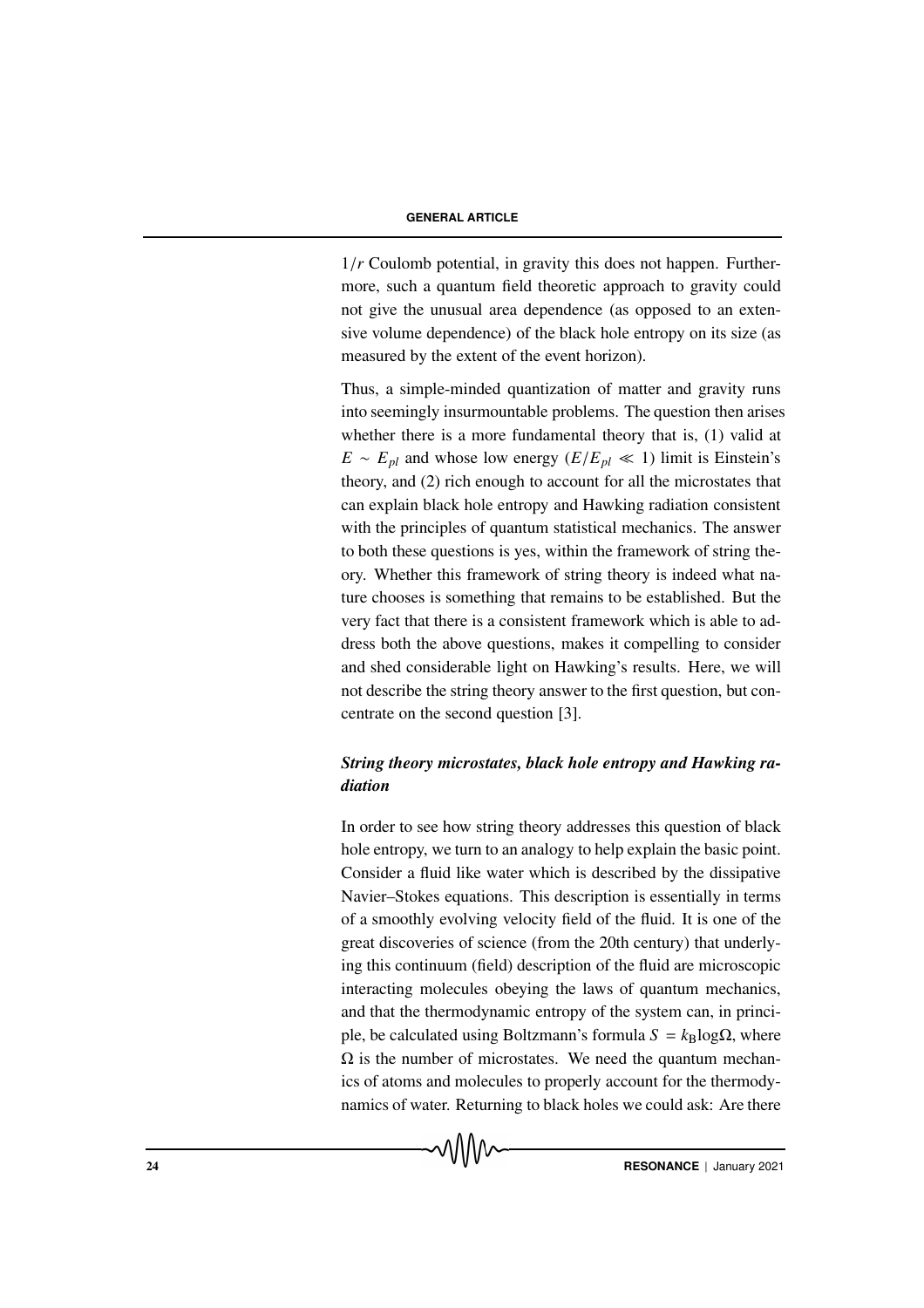quantum microstates in string theory which would account for the Bekenstein–Hawking entropy upon using Boltzmann's formula?

*String theory microstates*: In 1995, Joseph Polchinski (building on earlier work by Jin Dai, Rob Leigh and Joe Polchinski, as well as Petr Horava) gave a precise understanding of a class of nontrivial classical solutions, now called D(irichlet) *p*-branes, in superstring theory. These are special types of domain walls, carrying generalized electric/ magnetic charges, and of spatial dimension between 0 (points) and 9, labelled by *p*. These domain walls are the endpoints of open strings, with their oscillations and interactions described by the emission and absorption of open strings. At low energies these are described by non-Abelian gauge fields (of the same variety that appears in the standard model of elementary particles). At the same time, they are massive and source gravity. In summary, D-branes are heavy, gravitationally interacting objects whose dynamics can be described by non-Abelian gauge fields. This crucial observation underlies the microscopic accounting of black hole entropy in string theory and the more general Anti-de Sitter/Conformal Field Theory (AdS/CFT) correspondence outlined in the next section.

*Bekenstein–Hawking entropy* = *Boltzmann entropy*: This was the basis for the landmark paper in 1996 of Andrew Strominger and Cumrun Vafa. They considered a particular (extremal) black hole solution in type-IIB string theory and showed that it can be viewed as a bound state of D1 and D5 branes. They demonstrated that the Boltzmann entropy of this system is identical to the Bekenstein– Hawking entropy, including the precise proportionality factor that Hawking had derived. This demonstrated for the first time that black holes are composed of micro-states that are not contained in Einstein's theory of general relativity. The latter appears as a mean field description of the physics of the microstates in terms of a metric field, much as in the Navier–Stokes analogy.

*Hawking radiation*: Extremal black holes do not Hawking radiate. However, the Hawking radiation of a 'near extremal' black hole was microscopically modelled in terms of a slightly excited D1–D5 system coupled to gravitons by Avinash Dhar, Gautam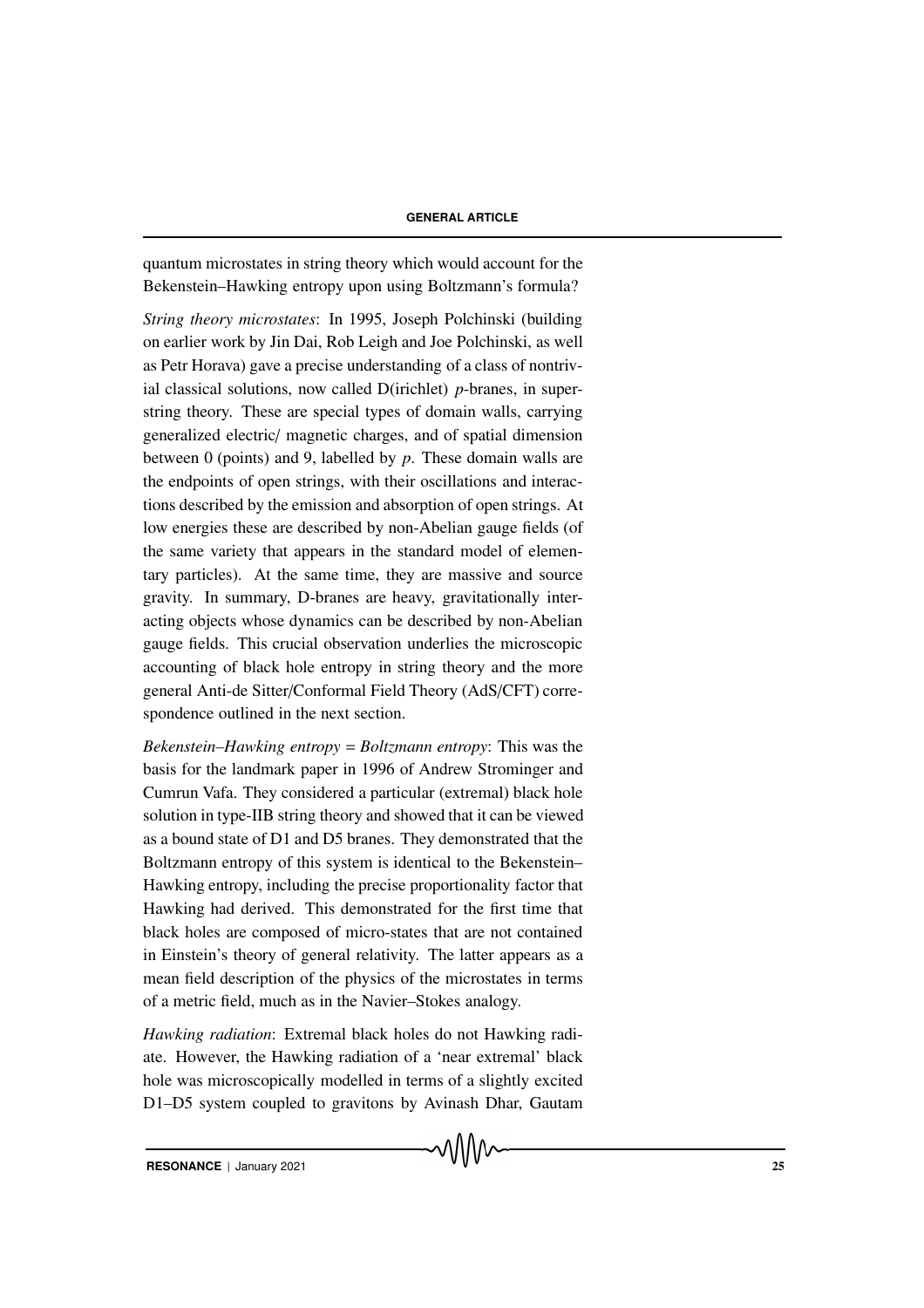Mandal and Spenta Wadia, as also Sumit Das and Samir Mathur, Juan Maldacena and Andy Strominger. After some effort, the statistical formulas for Hawking radiation rates agree with those derived from general relativity, including details such as the grey body factor. Hence in a toy model of black holes in superstring theory, the information paradox presented in Hawking's 1975 paper could be analysed in all detail in a technically tractable way. It is important to emphasize that the above result could be derived in the favourable circumstance where the black hole is a bound state of D-branes. For example, the discussion does not apply to a Schwarzschild black hole. At the same time, it should be stressed that geometrically these black holes are not much different from the charged cousins of Schwarzschild black holes. Also, these are not isolated examples and there is a plethora of such solutions for which the Strominger–Vafa calculation has been generalized with amazing success. Furthermore, one can systematically derive corrections to Hawking's result, as shown by Robert Wald [4], which have also been reproduced by the microstate analysis. It is important to note that in these examples the 'information puzzle' can be directly addressed [5].

# *Quantum gravity as a quantum field theory: The AdS*/*CFT correspondence*

A much more comprehensive view of the microstate counting of black hole entropy was enabled by the insight of the AdS/CFT correspondence of Maldacena in 1997. This relates all quantum gravitational phenomena in asymptotically Anti de Sitter space–times (with the opposite sign of the cosmological constant from the dS space–times mentioned earlier) holographically through a unitary non-Abelian theory on the boundary of the space–time. Thus space–time emerges due to the strongly coupled and highly entangled quantum field theory on the boundary – a remarkable new conceptual paradigm in physics. In particular, it indicates that the 'mean field' description of many (all?) strongly coupled quantum field theories is the gravitational field that lives in one higher dimension. This correspondence in now 20 years old and is still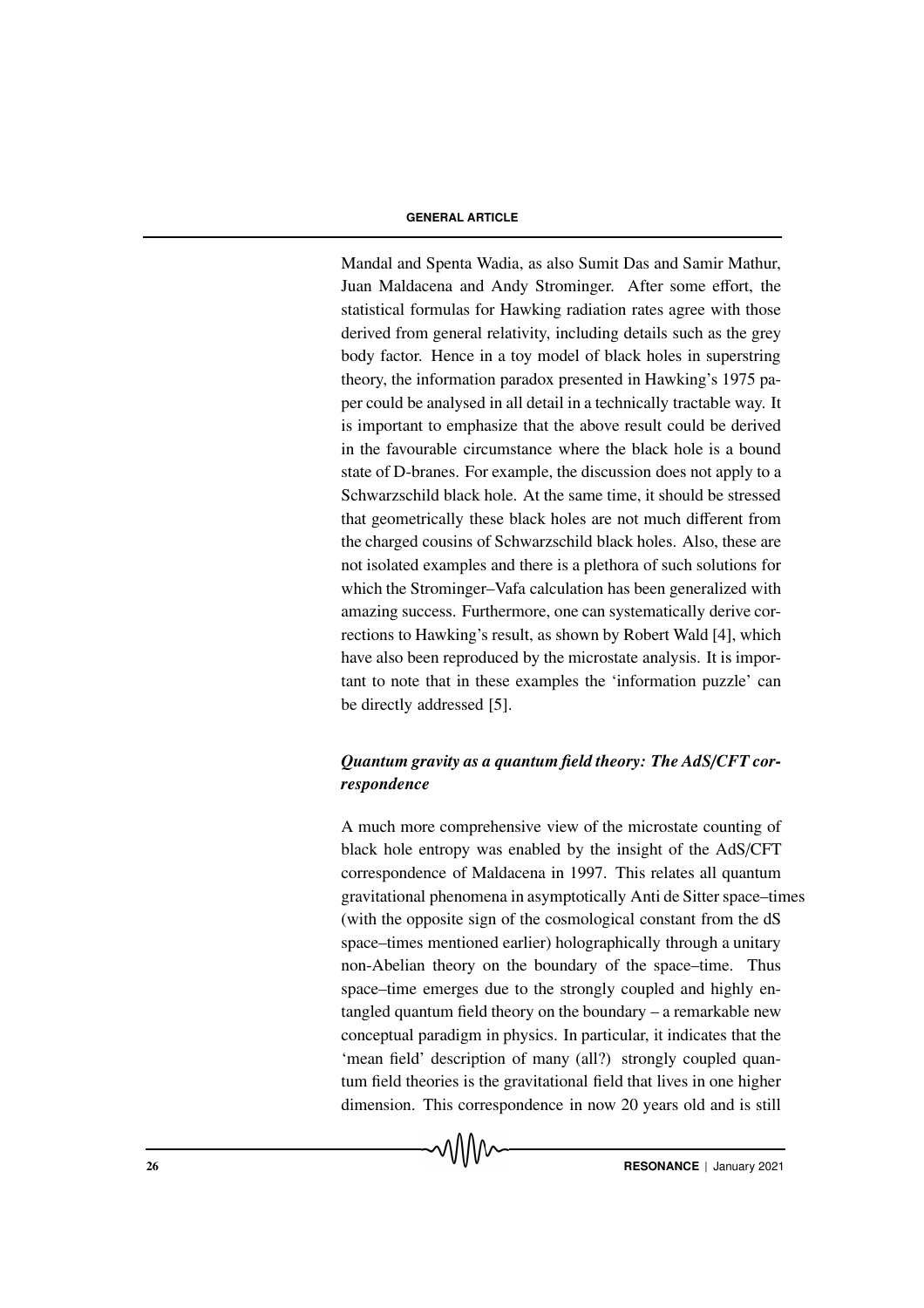a beacon in our search for the complete theory of quantum gravity. It gives a concrete case study of a nonperturbative theory of quantum gravity in a large class of space–times.

In this concrete setting, phenomena like black hole evaporation obey the rules of quantum mechanics. Thus, in principle, the information loss puzzle for black holes in AdS space–times has a resolution. This is what led Hawking in 2004 to concede that he was wrong regarding the breakdown of quantum mechanics in the presence of a black hole. However, the question remains to pinpoint how exactly Hawking's arguments, made within the framework of the mean field theory of Einstein equations, break down. Probing deeper has led to investigations of quantum entanglement and non-locality in quantum gravity, and the correspondence of degrees of freedom inside and outside the horizon of a black hole [3, 6].

#### *Hawking's work and non-gravitational physics*

The AdS/CFT correspondence displays the power of the string theory framework in unifying diverse physical phenomena. We list in the following a few remarkable formulas of strongly coupled quantum systems that follow from this correspondence. In all of them Hawking's results play a central role and powerfully demonstrate how far-reaching and profound their impact has been – even on physics which has apparently little to do with gravity.

• A universal form for the ratio of viscosity to entropy density of a strongly interacting relativistic fluid is obtained by perturbing a static black hole by an in-falling wave. In the boundary field theory, this generalizes thermodynamics to dissipative hydrodynamics, and AdS/CFT relates the viscosity to the absorption cross-section (at zero frequency) of the wave incident on the black hole

$$
\frac{\eta}{s} = \frac{\sigma}{16\pi G_N s} = \frac{A}{16\pi G_N s} = \frac{\hbar}{4\pi k_B} \tag{4}
$$

In the above we have used the Bekenstein– Hawking entropy for-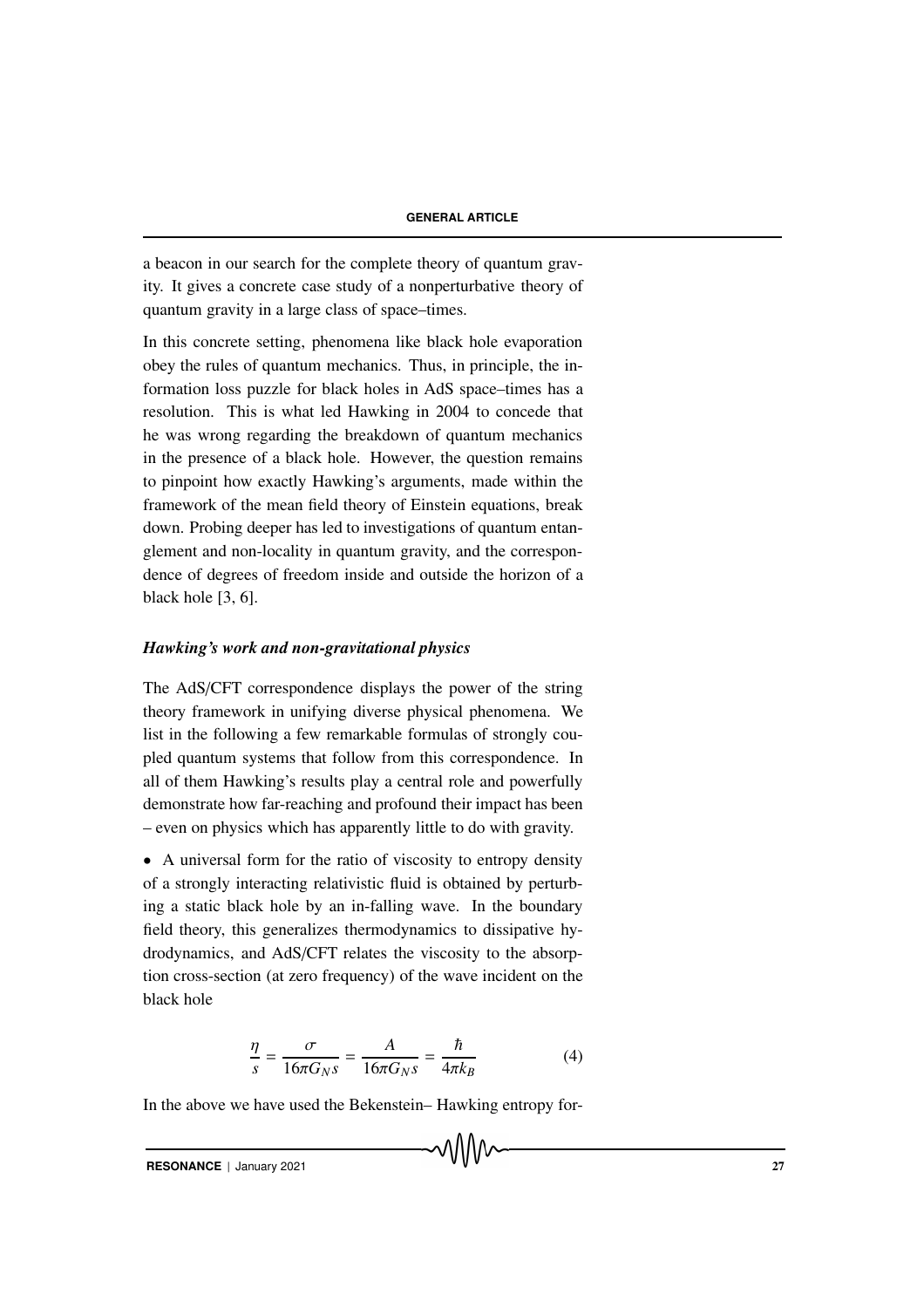mula. This has proved influential in understanding the physics of the strongly interacting quark–gluon plasma [7]. These ideas led to a precise derivation of relativistic hydrodynamics and transport coefficients from the Einstein equations in AdS, and also to the discovery of new terms in superfluidity. Another application was to use the area theorems to show the positivity of the entropy current in fluid dynamics [8].

• A formula for quantum entanglement entropy of a region *A* in a strongly coupled field theory was proposed by Shinsei Ryu and Tadashi Takayanagi

$$
S_A = \text{Area}(\gamma_A) / 4\hbar G_N,\tag{5}
$$

where Area  $(\gamma_A)$  is the minimal area surface (co-dimension two)  $\gamma_A$  in AdS space–time, whose boundary is the same as that of the region *A*. Even though it is superficially of the Bekenstein–Hawking form, there needs to be no horizon and or even a black hole. It exhibits a deep connection between quantum information theory and Hawking's formula [9].

• Black holes scramble information most efficiently. In the quantum field theory, this corresponds to the 'butterfly effect' that describes how a small disturbance in the far past spreads through the system characterized by an exponential growth  $e^{\lambda t}$ . The exponent  $\lambda$  is the analogue of the Lyapunov exponent for many-body systems and it is most easily calculated in the gravity theory to be

$$
\lambda = \kappa, \tag{6}
$$

where  $\kappa = 2\pi k_B T$  is the surface gravity and *T* is the temperature of the black hole. This inspired the proof that  $\kappa = 2\pi k_B T$  is the maximum value ('chaos bound') of such an exponent in a unitary quantum system [10]. An example of any quantum mechanical system that has a maximum value of the exponent  $\lambda$  is the Sachdev–Ye–Kitaev model of real fermions with disorder. This shows how the physics of black holes implies certain universal characteristics for down-to-earth physical systems!

MMW

Black holes scramble information most efficiently. In the quantum field theory, this corresponds to the 'butterfly effect' that describes how a small disturbance in the far past spreads through the system characterized by an exponential growth *e* λ*t* .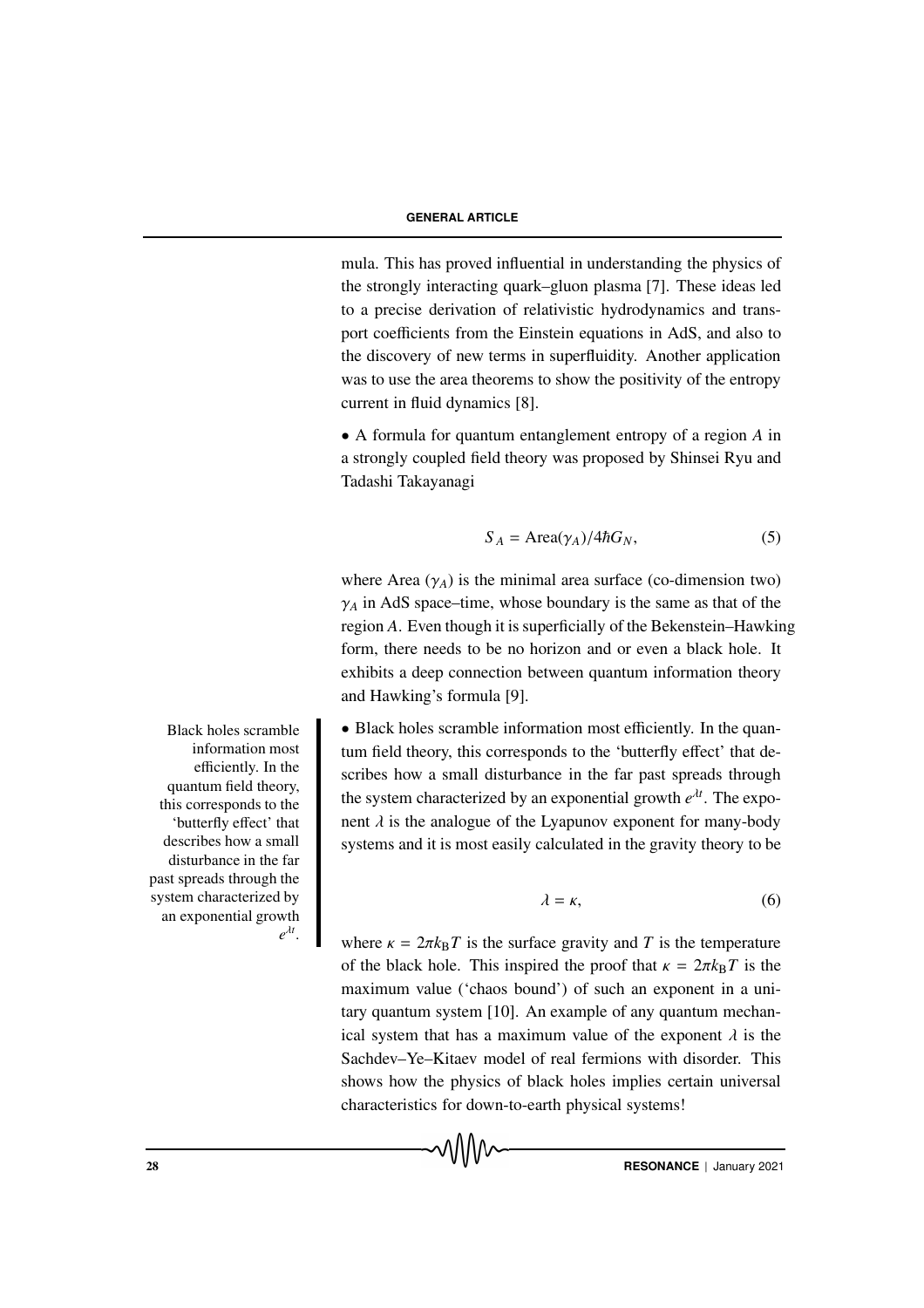

Stephen Hawking celebrating his 59th birthday during his visit to India. Photo credit: TIFR Archives.

## Hawking's Visit to India

Hawking visited India on the occasion of the Strings 2001 meet-<br>Hawking visited India on ing that was held at the Mumbai campus of TIFR. It was the first meeting of this series to be held outside of North America and Western Europe, and it was an international recognition of the contribution to string theory from India. He participated in this meeting as an invited speaker together with other eminent scientists like David Gross and Edward Witten.

Hawking had a zest for life. During the conference banquet we celebrated his 59th birthday and he danced with his wife – swirling his chair around back and forth. A vivid memory of his visit is

the occasion of the Strings 2001 meeting that was held at the Mumbai campus of TIFR. He participated in this meeting as an invited speaker together with other eminent scientists like David Gross and Edward Witten.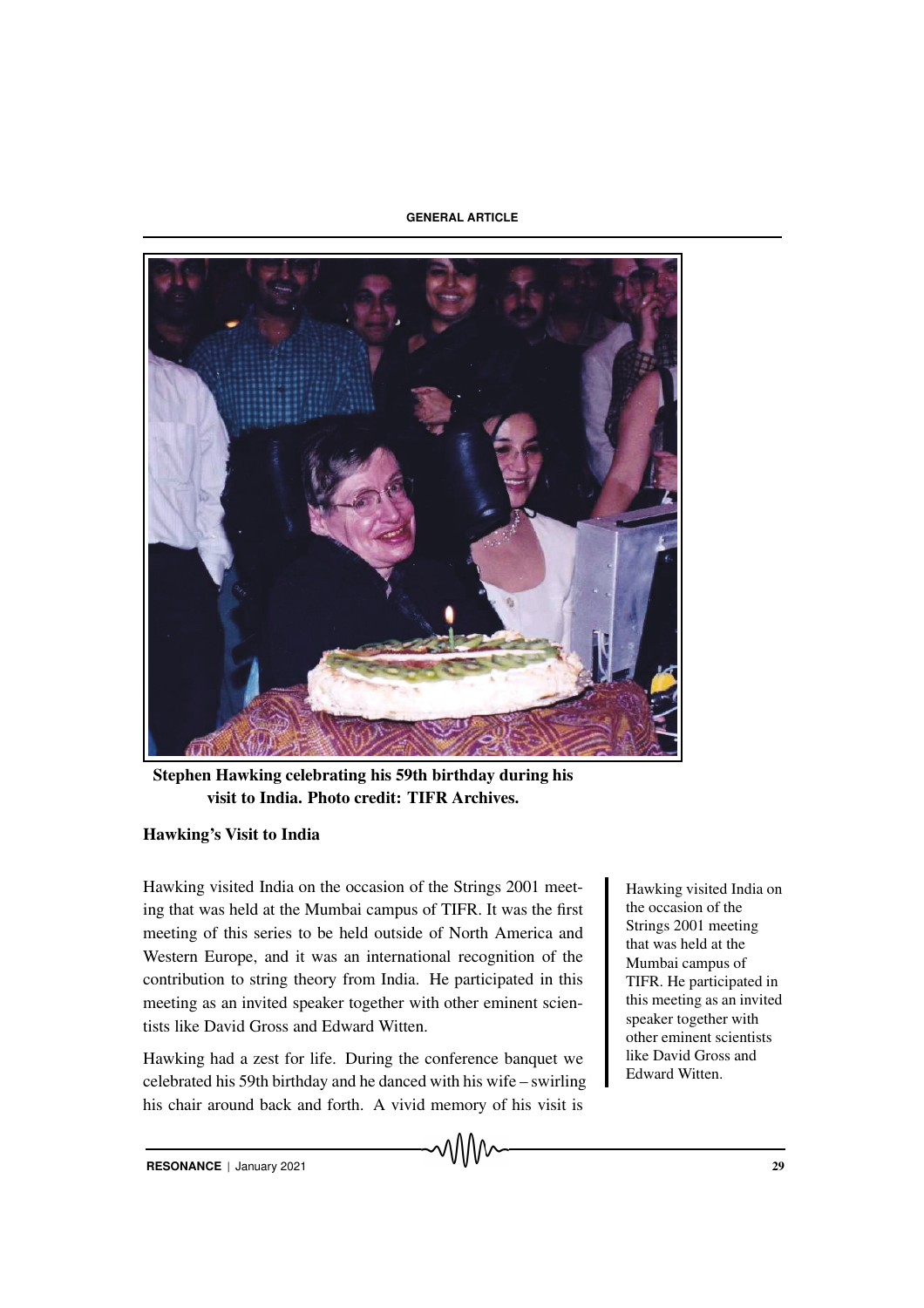the warmth and care he showed towards the many people from all walks of life who met him. Children from TIFR's housing colony had a meeting with him, which was so inspiring for them.

Hawking's visit to India was quite a nontrivial feat to arrange given his special condition. It required the active support of many members of Indian civic society. S. D. Shibulal (co-founder of Infosys Technologies and an alumnus of TIFR), stepped in on behalf of the Sarojini Damodaran Foundation to bear the considerable expenses involved in bringing Hawking to India. The Mahindras provided a custom designed van which enabled Hawking's local transport. It is a measure of the universal regard, with which Hawking was held, that all this support materialized, without which the visit would not have happened.

Another important outcome of Hawking's visit to India was that science and its mysteries were in the public eye for a week or more. His visit also helped highlight the string theory contribution from India, in India. His presence in the country was quite a sensation and the media was fully focused on him, even joining him for a walk along Marine Drive. R. K. Laxman's cartoon of Hawking appeared in the Times of India; Hawking also gave a public lecture at the Shanmukhananda hall in Mumbai and the huge hall was filled to capacity. He visited Delhi to deliver the Albert Einstein Memorial Lecture and called on the then President of India, K. R. Narayanan at Rashtrapati Bhavan.

#### Hawking and Science Popularization

Hawking was indeed a great global ambassador for fundamental science. Through his book, *The Brief History of Time* and subsequent popular science works and public engagements, he was able to create a worldwide connect with the cosmic questions that physicists wrestle with. His book sold more than 10 million copies and was translated into over 40 languages. He was easily the most well-known living scientist for the general public for more than two decades. His life story, of a brilliant mind trapped in a failing body and yet able to transcend these limita-